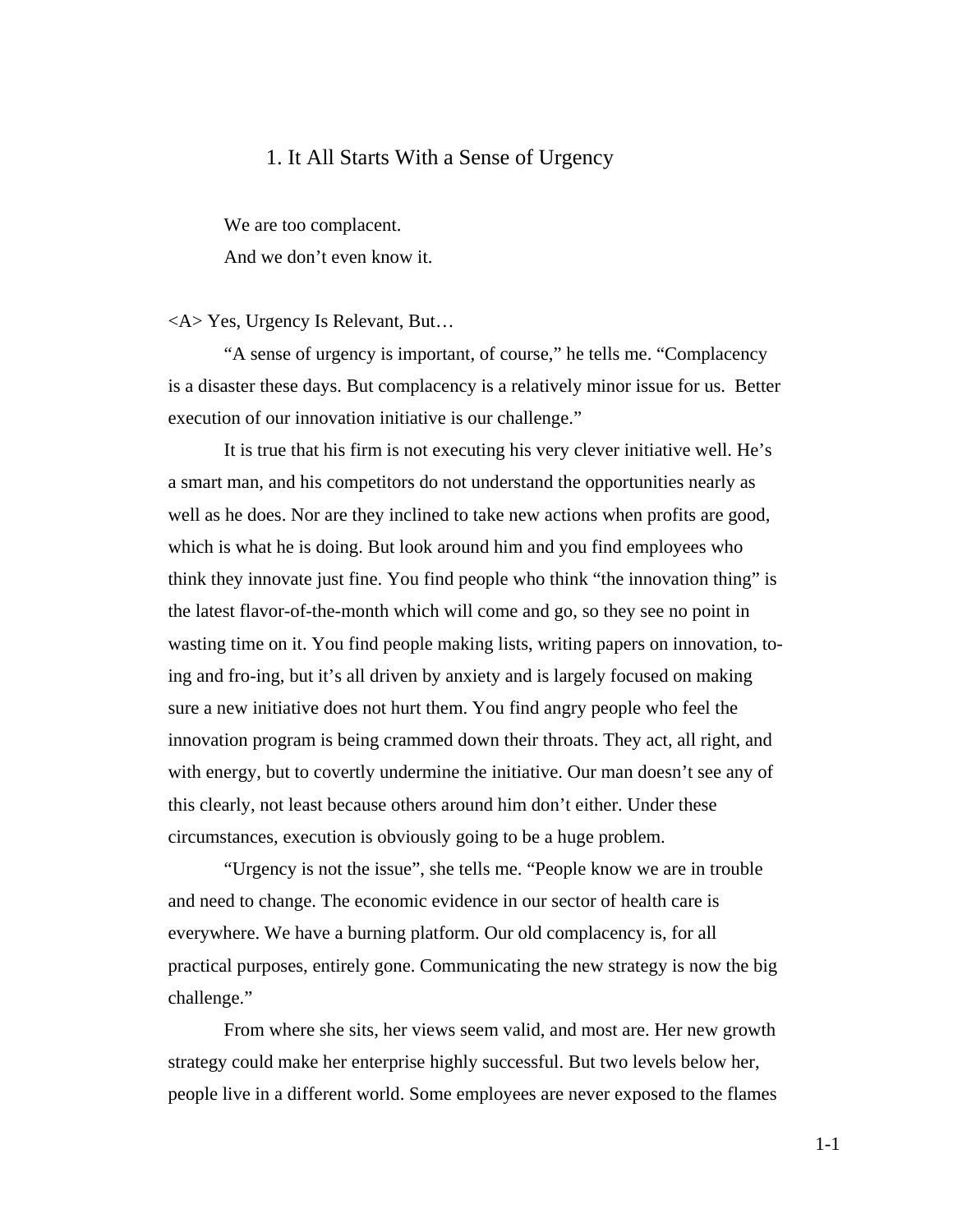coming from investment analysts or the blistering comments coming from customers. They don't live on a burning platform but instead in a nice office building that seems to require no inconvenient renovation. The few people who do have smoke pouring into their offices are furious that somebody has started a fire. But instead of demonstrating a real sense of urgency to solve the problem, starting *today*, they complain. "Yeah", the angry accountant tells me, "we need major changes in marketing. You wouldn't believe what those guys do!"

"I think we could do with a little less urgency" he says, almost defiantly. "People are running around all over the place. But it doesn't add up to anything. They all move in different directions, bump into each other, or argue with one another. My boss is a poster-boy for this problem."

Go check and you find he is mistaking the enormous amount of activity for a real sense of urgency. People are trying to cope with 15 issues, few of which are central to his organization's success. But all of this action is exhausting employees and actually killing true and positive urgency. Who can feel absolutely determined to deal *now* with the central issues facing an organization after racing into nine meetings on nine different topics in the space of one day?

"Within a month, we are going to have to lay off two or three thousand people," he tells me. "What's really terrible", he adds with great frustration, "is that if we had acted a year ago we wouldn't be in this mess. Why didn't you act a year ago, I ask? "I don't know," he says. "With 20-20 hindsight, I suppose I'd say some complacency. Some arrogance." And why was the firm complacent and arrogant? "Probably too much success in the past", he says. "I would bet that's it."

It's a good bet.

<A> Complacency, True Urgency, and False Urgency

Complacency is all around us, including in places that where people would deny it, deny it, and deny it still more.

With complacency, no matter what people say, if you look at what they *do* it is clear that they are mostly content with the status quo. They pay insufficient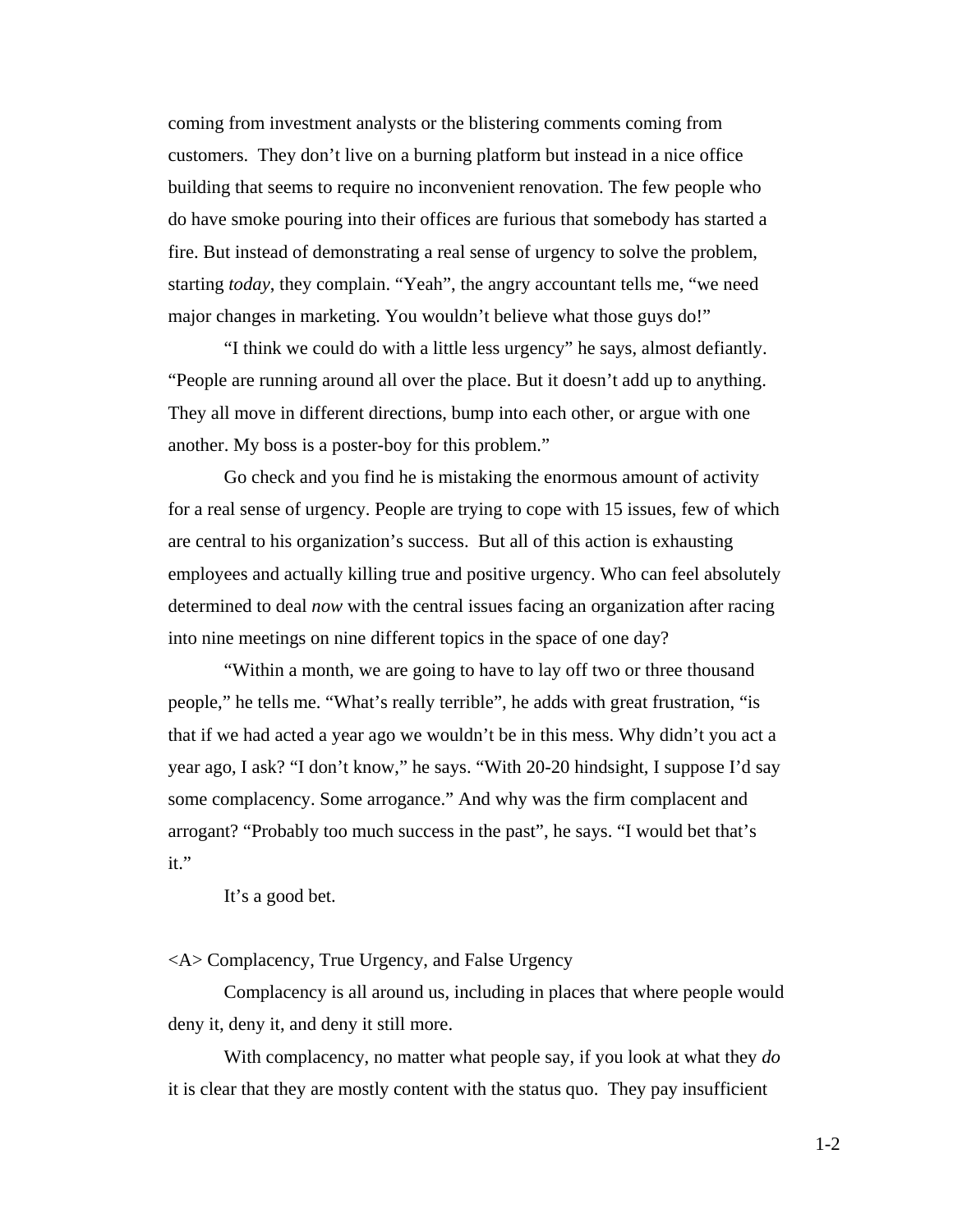attention to new opportunities or hazards. They continue with what has been the norm in the past, whether it's short hours or long, suits or jeans, a focus on products or systems or not much of anything. As an outsider, you may correctly see that internal complacency is dangerous, that past successes have created a sluggishness or arrogance, but complacent insiders just don't have that perspective. They may admit there are difficult challenges, but the challenges are over there in that other person's department. They think they know what to do and do it. In a world that moves slowly and in which you have a strong position, this certainly is a problem, but no more so than a dozen other problems. In a fast moving and changing world, a sleepy or steadfast contentment with the status quo can create disaster.

All the time, people point to energetic activity around them and see it as proof that complacency is not an issue. Yet more often than not, what they see is actually the behavior of anxious or angry people who are reacting to various pressures or recent failures. These people run from meeting to meeting, preparing endless PowerPoint presentations. Their agendas contain a long list of activities, but the activities are more distracting than productive. Theirs is a false sense of urgency which may be even *more* destructive than complacency because it so drains needed energy in activity not productivity. Because people mistake the running-around as a real sense of urgency, they sometimes actually try to create it. Having started a tornado, they wonder why needed-results come slowly if at all and why so many houses are destroyed in the process.

A real sense of urgency is never associated with an endless list of exhausting activities. It has nothing to do with anxious running from meeting to meeting. It's not supported by an adrenalin rush that cannot be sustained over time. It's a powerful, internalized desire to move, win, and *now*. It's characterized by a set of beliefs, attitudes, and feelings that lead you to constantly look for important issues and make some progress in dealing with them *today*. People behave with a sense of urgency by being exceptionally alert, always scanning broadly for an organization's opportunities or hazards. They jump to help with sensible initiates coming from others. They launch intelligent initiatives if others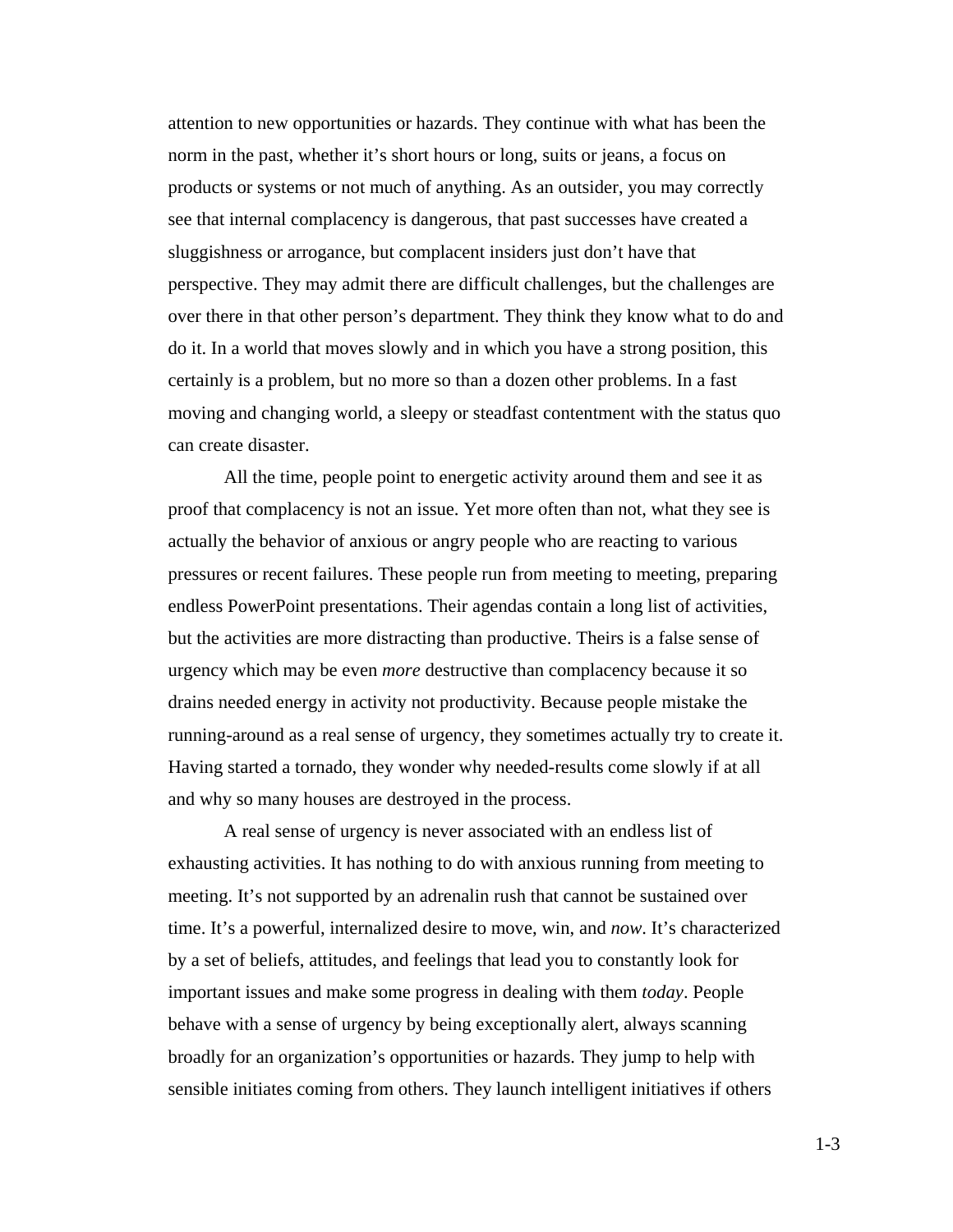don't. They push to make useful action happen smarter, faster, and now. People with a sense of urgency do not give up easily, do not delay, do not move at 35 miles an hour when winning will require 65, and do not divide their time among 23 issues, 20 of which have little to do with an organization's success. They do not stress themselves out with 70 hour weeks that ultimately make them ineffective. They are exceptionally clever about shedding unneeded work; at pushing the many distractions out of the way to save time and energy; at winning and receiving that marvelous, energy-giving feeling that comes with success.

In a turbulent era, where new competitors or political problems might emerge at any time, where technology is changing everything, both the businessas-usual behavior associated with complacency and the running-in-circles behavior associated with a false sense of urgency are increasingly dangerous. They undermine task forces and nations. They hurt investors and peoples' careers. They are not only torpedoes that will eventually sink ships, they are often stealth torpedoes, making them doubly dangerous.

In bold contrast, a true sense of urgency is becoming immeasurably important. The results of my recent research on this point are exceptionally clear. Real urgency is an essential asset that must be created, and recreated, and it can be. I'll show you how.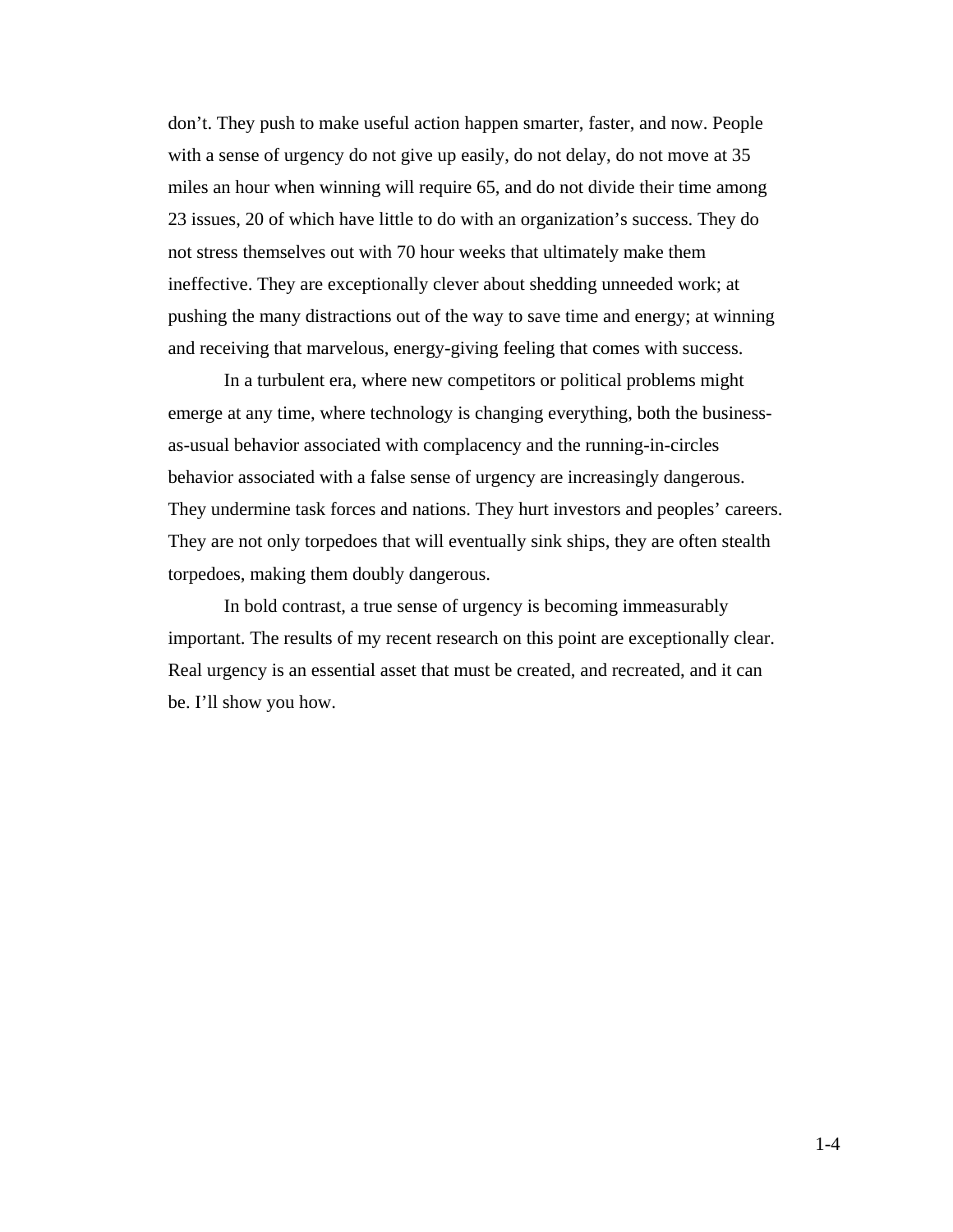<A> A True Sense of Urgency

The dictionary tells us that urgency means "of pressing importance". When people have a true sense of urgency, they think that action on critical issues is needed *now*, not sometime, not when it fits easily into a schedule. Now means making real progress every single day. Critically important means challenges that are central to success or survival, winning or losing. A sense of urgency is not an attitude that I must have the project team meeting today, but that the meeting must accomplish something *important* today.

Urgent behavior is not driven by a belief that all is well or that everything is a mess but by a core belief that the world contains great opportunities and great hazards. Even more so, urgent action is not created by feelings of contentment, anxiety, frustration, or anger, but by a gut-level determination to *move, win, and now.* These feelings lead to behavior in which people are alert and proactive, in which they constantly scan the environment around them, both inside and outside their organizations, looking for information relevant to success and survival. With complacency or false urgency, people look inward, not out, and they miss what is essential for prosperity.

With a real sense of urgency, when people see an opportunity or a problem of significance to their organization, and others don't, they search for effective ways to get the information to the right individual--- and not when they meet him or her next month. With a real sense of urgency, people come to work each day ready to cooperate energetically and responsively with intelligent initiatives from others. People find ways to launch smart initiatives when others do not. People relentlessly look for ways to rid themselves of chores that add little value to their organizations but clog their calendars and slow down needed action. People simply do not waste time or add stress by engaging in irrelevant or business-asusual activities.

True urgency is not the product of historical successes or failures but the result of people, up and down the hierarchy, who provide leadership. These sorts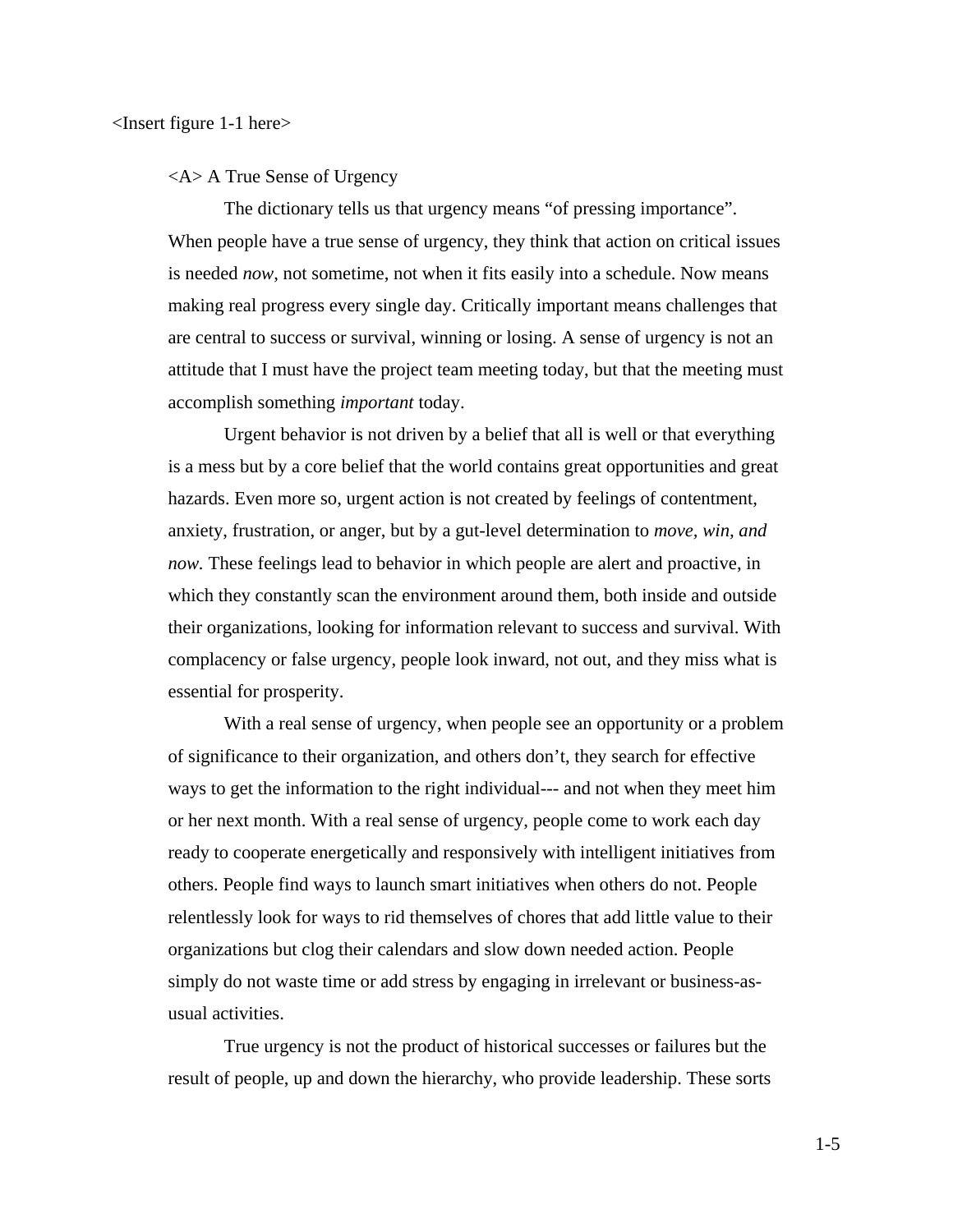of people use a strategy that aims at the heart as well as the mind. They use four identifiable sets of tactics. As you will see shortly, there is no mystery, fog, or mystical charisma here. What these people do can be specified clearly, and, for the most part, certainly does not require larger-than-life capabilities.

A real sense of urgency is a highly positive force and a highly focused force. Because it naturally directs you to be truly alert to what's really happening, it rarely leads to a race to deal with the trivial, to pursue pet projects of minor significance to the larger organization, or to tackle important issues in uninformed, potentially dangerous ways.

A real sense of urgency is rare, much rarer than most people seem to think. Yet it is invaluable in a world that will not stand still. Complacency is pervasive, partially because it simply is not seen, even by many smart, experienced, and sophisticated people. A false sense of urgency is pervasive and insidious because people mistake activity for productivity.

## <A> The Huge Consequences in an Era of Change

An insufficient level of urgency is enormously important in an era of change, and for decades now the rate of change around most of us has been steadily increasing. This observation, hardly new news, cannot be overemphasized. The argument that change is always with us, or change is cyclical, misses the point entirely. Both may be true over a millennium. But for now, and the next five or ten years, the rate of change will continue to go up and up, with huge consequences for nearly everyone.

Technology alone is affecting all organizations, even firms in older and mature industries. With a new technology, a small competitor can more easily attack the larger, established players. Product life cycles are growing shorter, with all the accompanying implications. In some industries, what was a ten year cycle is now closer to ten months. Globalization opens markets which, to be exploited, demands new offices, factories, employees, and more. Globalization also brings more competitors which may require increases in productivity or quality.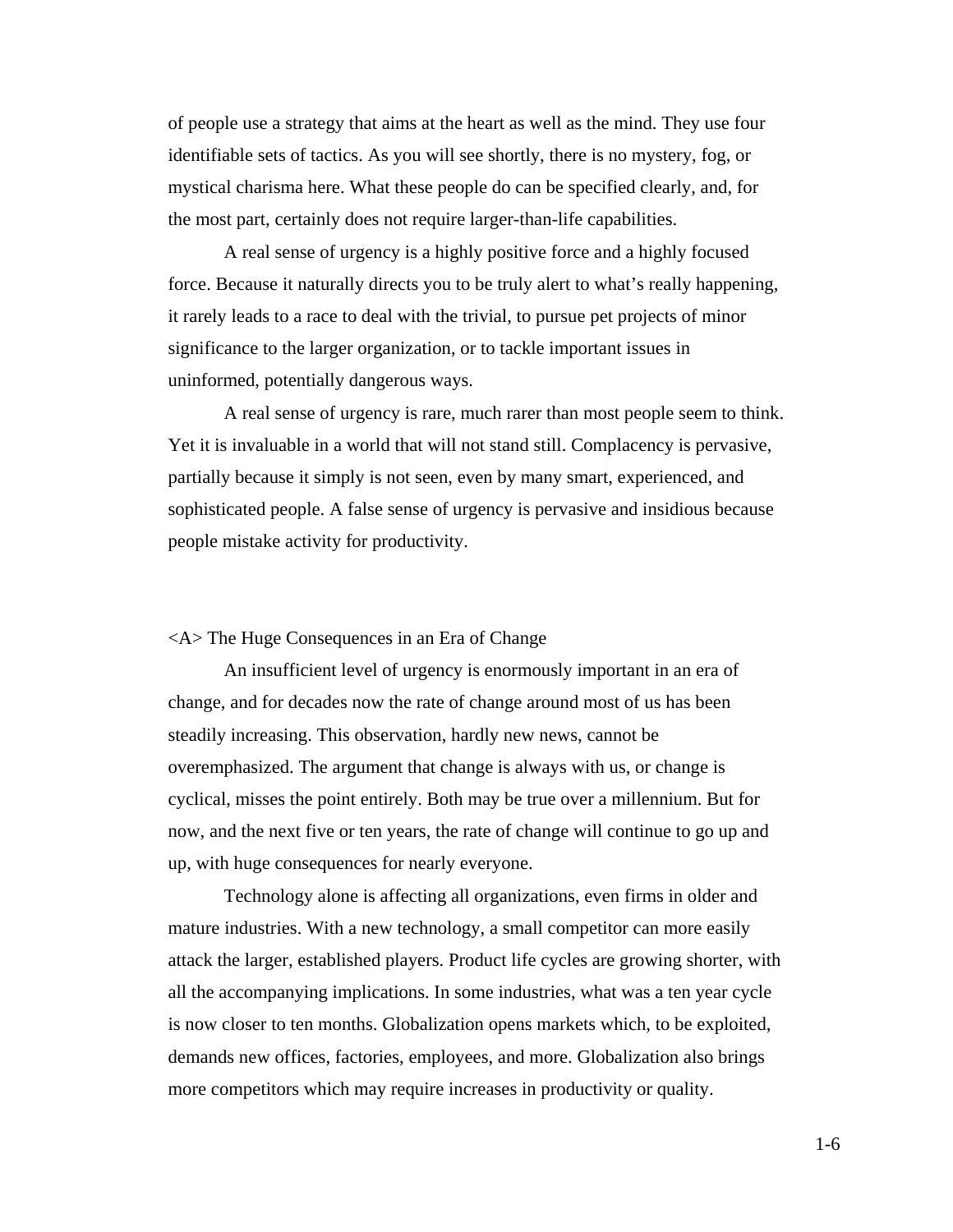International political turbulence can upset the most carefully crafted plans. A merger can produce a gigantic competitor overnight. Countless statistics demonstrate these trends. Two of my favorite: total merger and acquisition activity in the U.S. has gone form \$173 billion in 1986 to \$469 billion in '96 to \$1,484 billion in '06, not only huge jumps but an increasing rate of increases. Patents filed in the U.S. have gone from 132,000 in '86 to 211,000 in '96 and on to 452,000 in '06, again huge increases and an accelerating rate of growth.

External change must be seen to be acted upon. With an insufficient sense of urgency, people don't tend to look hard enough or can't seem to find the time to look hard enough. Or they look and do not believe their eyes, or do not wish to believe their eyes. Even if seen correctly, and in time, external change demands internal change. More processes need to be made more efficient. New work methods and products must be created. Organizations need to be re-organized to focus more on customers or growth. With complacency or false urgency, none of these changes happen fast enough, smart enough, or efficiently enough. From years of study, I would estimate that today over 70% of needed change either fails to be launched, even though some people clearly see the need, fails to be completed, even though some people exhaust themselves trying, or finishes over budget, late, and with initial aspirations unmet. A 70% failure rate is an *enormous*  drag on a company, a government, an economy, or a society. Investors are obviously hurt, but the pain goes in all directions: to employees, customers, our families.

We know it does not have to be this way. I have documented many cases where people have handled the challenges of a changing world remarkably well. They transform strategies, processes, and work habits with speed, efficiency, and at a low level of frustration. They improve from poor to good, good to great, and, in a few cases, great to astonishing—and then they sustain that success over time. In virtually all successful cases, people use a basic formula, a pattern with 8-steps which I have described at length in three of my books: *Leading Change*, *The Heart of Change*, and *Our Iceberg Is Melting*. Used correctly, this method can produce inspiring results. We have recorded over the past decade many hundreds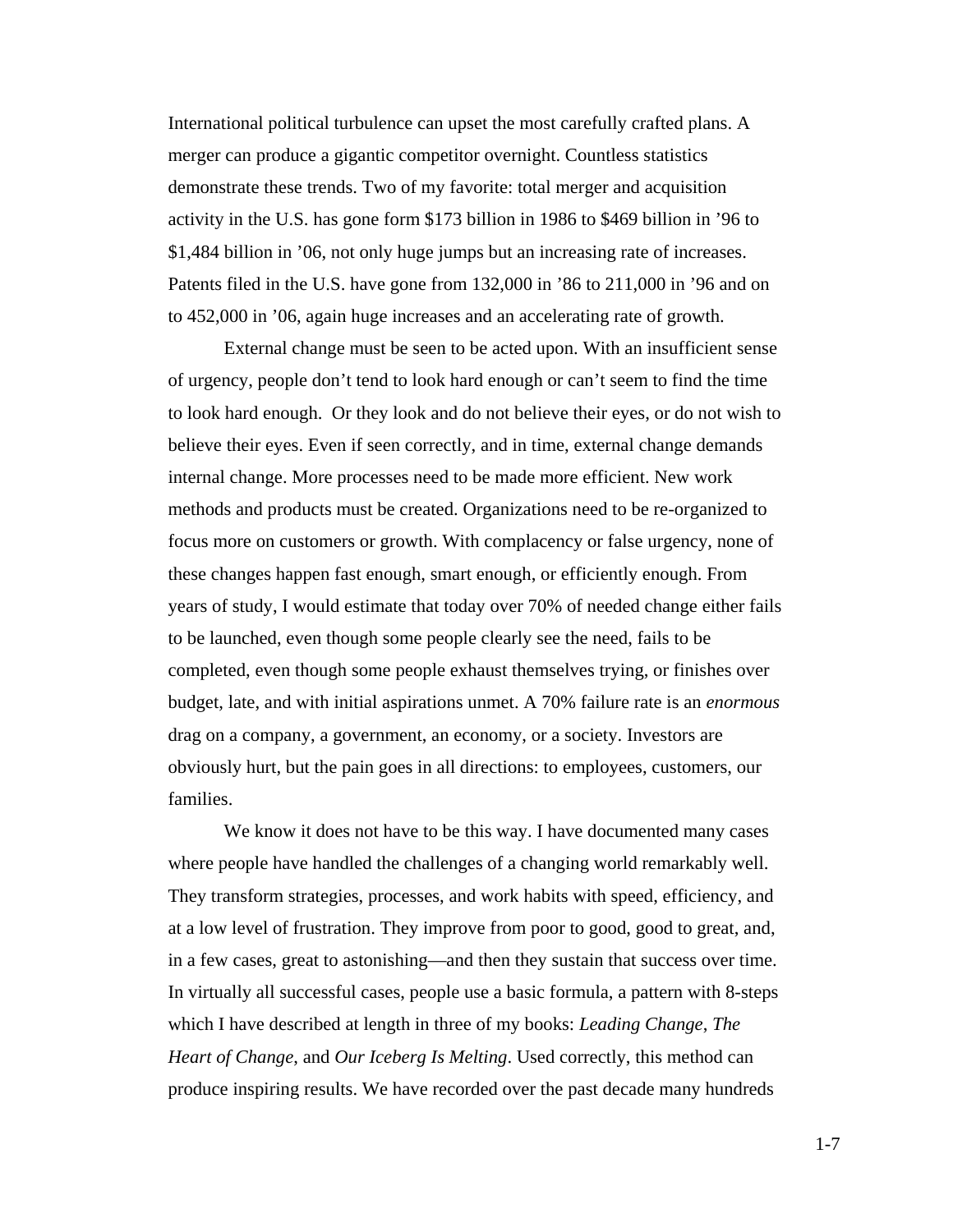of those cases: within firms, parts of firms, parts of public agencies, inside the U.S. and out. The research on this point is absolutely clear. The first step in that formula involves creating and sustaining a sense of urgency that is as high as possible, among as many people as possible. With real urgency, people look for the opportunities and hazards that are inevitable in times of turbulence and change. They find ways to take advantage of the possibilities, to deal with obstacles, and to keep the work going until it is completed. The single biggest problem organizations have is handling this first step well.

That is not to say that organizations handle other aspects of change well. They don't. Smart people put the wrong group in charge of a new initiative. They don't get the change vision entirely right. They greatly under-communicate to people who need to buy-in. They don't eliminate enough obstacles for those people trying to execute a change. They don't achieve enough short term wins to give them credibility and momentum. They let up before the job is done. They don't make the right moves to make a change stick. But the very best available evidence, everything I have seen in my work over the years, suggests that *the #1 problem they have is all about creating a sense of urgency---and that's the first step in a series of actions needed to succeed in a changing world.* 

## <A> A Problem and Its Solution

A big reason that a true sense of urgency is rare is because it's not a natural state of affairs. It has to be created and recreated. In

<insert Figure 1-2 about here>

organizations that have survived for a significant period of time, complacency is more likely the norm. Even in organizations that are clearly experiencing serious problems, devastating problems, business-as-usual can survive. Or it can be replaced by hundreds of anxiety-filled yet unproductive activities that are mistaken for a real sense of urgency. And in organizations that handle episodic change well with a big initiative every five years or so, you can still find a poor capacity to deal with continuous change because urgency tends to collapse after a